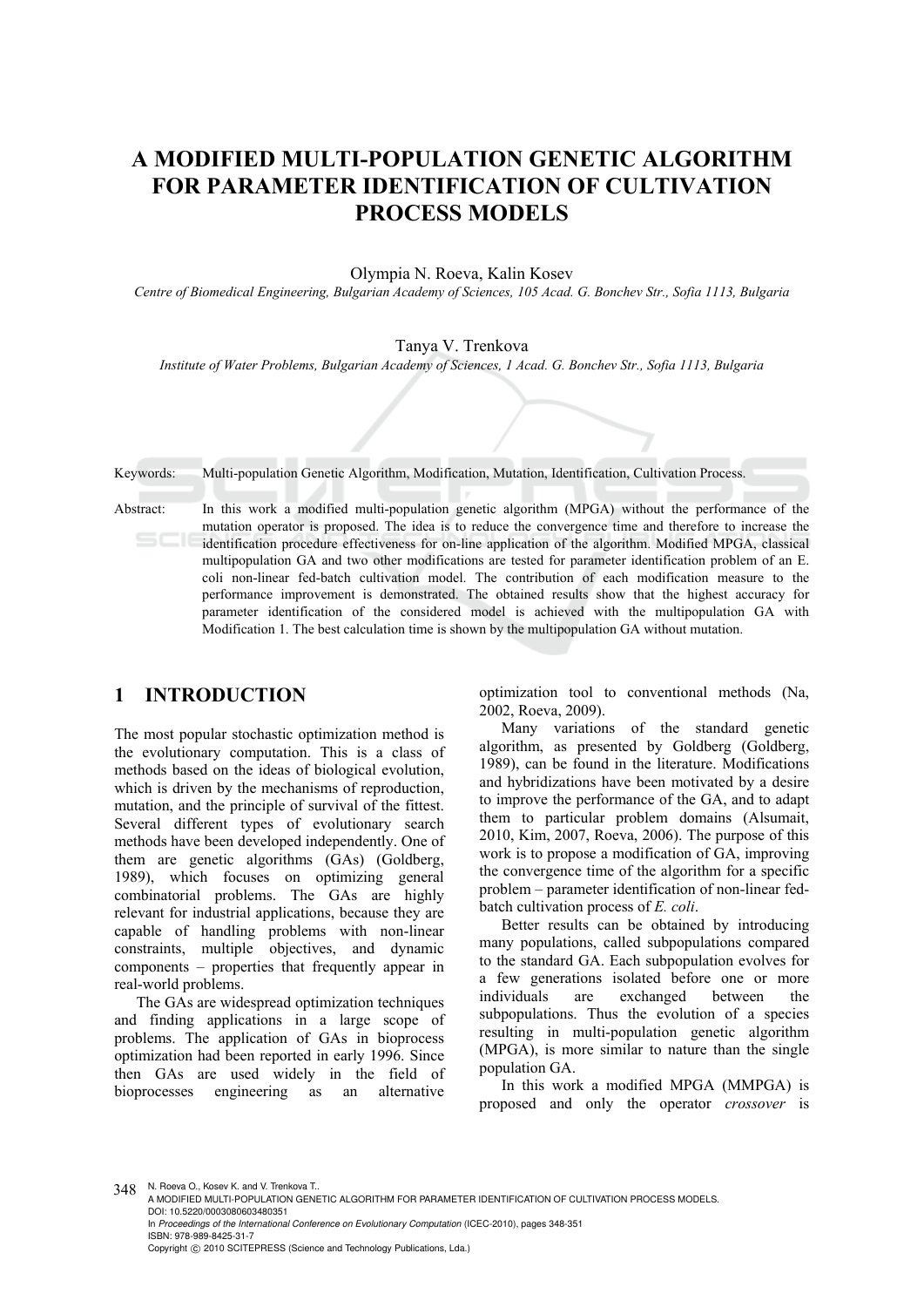performed. The direct replacement is used where parents are replaced by their offspring (Rowe, 1995). When two chromosomes crossover, they are both replaced by the resulting offspring, then all the original alleles are preserved. This ensures no loss of alleles in the subpopulations. Mutation operator is not performed. The examined GA are tested with a problem for parameter identification of non-linear model of fed-batch cultivation process of *E. coli*.

## **2 MULTI-POPULATION GENETIC ALGORITHM WITHOUT MUTATION**

Generally the last operator in the GA is the mutation algorithm. The importance of its role is still a matter of debate. Most authors however, consider that mutation plays a secondary role in the genetic algorithm. Other authors define mutation as an opportunity to prevent the solution from entering in a local maximum.

In connection with the algorithm convergence, some authors propose increase of mutation rates (Louis, 1993). A GA converges when most of the population is identical, i.e. the diversity is minimal. Therefore the increasing of mutation rates is the usual way of maintaining the diversity. Although the high mutation rates may increase the diversity, its random nature raises problems. Mutation is as likely to destroy good schemes as bad ones and therefore elitist selection is needed to preserve the best individuals in a population (Louis, 1993).

The role of every operator in GA as well as the role of the *mutation* operator depends mainly on the specific problem. For the considered problem here – model parameter identification, the operator *mutation* can be eliminated. The experiments show that in this way the better convergence time is achieved without loss of the solution accuracy.

The proposed MMPGA works in a similar way compared to the SMPGA. The subpopulations evolve independently from each other for a certain number of generations (isolation time), like the single population GA. After the isolation time a number of individuals is distributed between the subpopulations (migration). The migration rate, the selection method of the individuals for migration and the scheme of migration determines how much genetic diversity can occur in the subpopulations and the exchange of information between subpopulations. The selection of the individuals for migration can be uniform at random (pick

individuals for migration in a random manner) and fitness-based (select the best individuals for migration). There are many variants of the migration structure of the individuals between subpopulations. The most general migration strategy is that of unrestricted migration (complete net topology). Here, individuals may migrate from any subpopulation to another. For each subpopulation, a pool of potential immigrants is constructed from the other subpopulations. The individual migrants are then uniformly at random determined from this pool.

### **3 FED-BATCH CULTIVATION PROCESS OF** *E. COLI*

As a test problem a fed-batch cultivation process of *E. coli* is considered. Cultivation of recombinant micro-organisms e.g. *E. coli*, in many cases is the most economical way to produce pharmaceutical biochemicals such as interleukins, insulin, interferons, enzymes and growth factors.

For the parameter identification real experimental data are used. Detailed description of the fed-batch cultivation process of *E. coli* strain *MC4110* is presented in (Arndt, 2004).

The mathematical model of the considered process has the form (Crueger, 1984):

$$
\frac{dX}{dt} = \mu_{max} \frac{S}{k_s + S} X - \frac{F}{V} X \tag{1}
$$

$$
\frac{dS}{dt} = -\frac{1}{Y_{S/X}} \mu_{max} \frac{S}{k_S + S} X + \frac{F}{V} (S_{in} - S) \tag{2}
$$

$$
\frac{dA}{dt} = \frac{1}{Y_{A/X}} \mu_{max} \frac{S}{k_S + S} A - \frac{F}{V} X \tag{3}
$$

$$
\frac{dV}{dt} = F\tag{4}
$$

where:  $X$  is the concentration of biomass,  $[g/1]$ ; *S* – concentration of substrate (glucose), [g/l]; *A* – concentration of acetate, [g/l];  $F$  – feeding rate, [l/h];  $V -$  bioreactor volume, [1];  $S_{in} -$  substrate concentration of the feeding solution, [g/l];  $\mu_{\text{max}}$  – maximum growth rate, [h<sup>-1</sup>];  $k_s$  – saturation constant, [g/l];  $Y_{S/X}$ ,  $Y_{A/X}$  – yield coefficient, [-].

The optimization criterion is presented as a minimization of a distance measure *J* between experimental and model predicted values of state variables as follows:

$$
J = J_X + J_S + J_A \rightarrow min
$$
 (5)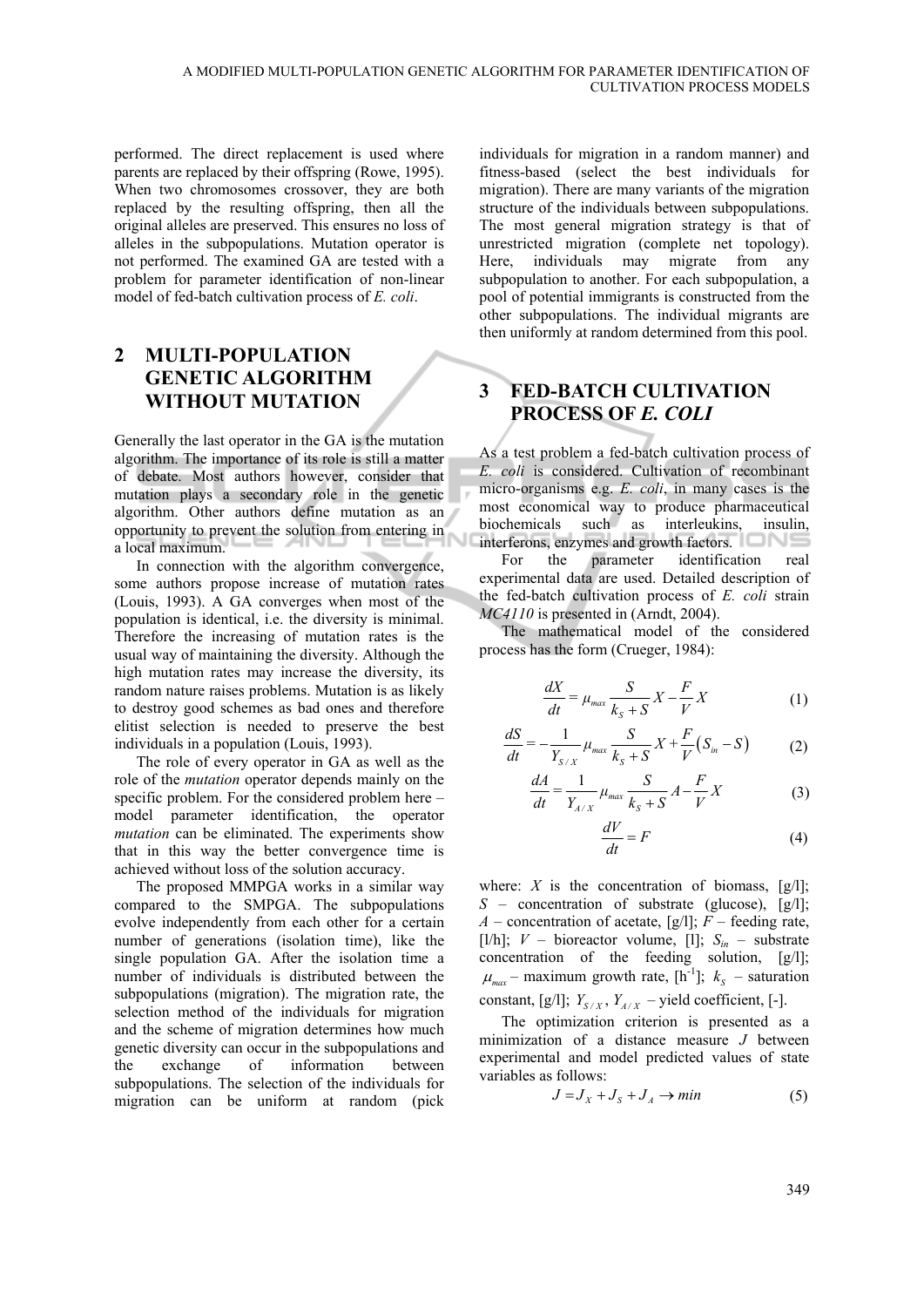$$
J_X = \sum_{i=1}^{n} \left( X_{\text{exp}}\left(i\right) - X_{\text{mod}}\left(i\right) \right)^2 \tag{6}
$$

$$
J_{S} = \sum_{i=1}^{n} \left( S_{exp} \left( i \right) - S_{mod} \left( i \right) \right)^{2} \tag{7}
$$

$$
J_A = \sum_{i=1}^{n} \left( A_{exp} \left( i \right) - A_{mod} \left( i \right) \right)^2 \tag{8}
$$

where  $X_{exp}$ ,  $S_{exp}$ ,  $A_{exp}$  are the vectors of experimental data for biomass, substrate and acetate, *Xmod*, *Smod*,  $A_{mod}$  – the vectors of simulated data,  $n -$  is the number of data for each variable.

#### **4 RESULTS AND DISCUSSION**

For the problem of parameter identification of model  $(1)$  – (4), with an optimization criterion (5) four genetic algorithms are compared:

- *SMPGA*: Standard MPGA (Goldberg, 1989);
- *MPGA Modification 1*: modified MPGA based on modification proposed in (Roeva, 2006);
- *MPGA Modification 2*: MPGA without mutation – here proposed modification;
- *MPGA Modification 3*: MPGA realized using both *Modifications 1* and *2.*

*MPGA Modification 1.* The reproduction determines which chromosomes will be chosen as the basis of the next generation. Generating populations from only two parents may cause loss of the best chromosome from the last population. The obtained good solution may be destroyed by either the crossover or the mutation or both operations. Thereby, the best solution in GA pops up from the new population may be inferior to the old generations. The aim of the modification (Roeva, 2006) is to prevent this disadvantage.

The modified GA possesses a structure similar to the standard GA. However, the modified GA distinguishes itself from the standard GA in a way the reproduction is processed after both the crossover and mutation have been performed. Thus the deterioration problem never happens since the best solution from the current generation will be superior to or at least the same as the past.

Using the modification proposed in (Roeva, 2006), a modified MPGA is realized – (*MPGA Modification 1*).

*MPGA Modification 2.* Modified multi-population genetic algorithm proposed in this paper is considered as *MPGA Modification 2*.

*MPGA Modification 3.* The *MPGA Modification 3*  is realized based on application of the two modifications described above. A MPGA without mutation operator and reproduction processed after the crossover operator is developed.

All numerical experiments are done on *Windows Vista* platform, with an Intel Core2Duo, 2.16 GHz, 3GB DDRIII RAM.

The considered GAs are realized in *Matlab 7.5*  environment*.*

As a suitable genetic operators and parameters different authors propose different solutions, depending on the specific problem. The defined in this work GA operators and parameters are based on previous studies of the considered problem here – parameter identification of cultivation process model (see Roeva, 2007).

The parameter identification problem of the model  $(1) - (4)$  is solved on the basis of real experimental data for process variables – biomass, substrate and acetate (Arndt, 2004).

The obtained results (the values of the optimization criterion (*J*), as well as the values of the criteria  $J_X$ ,  $J_S$ ,  $J_A$  and the convergence time (*T*)) from the four GA – *SMPGA*, *MPGA Modification 1, MPGA Modification 2, MPGA Modification 3* are presented in Tables 1. For each MPGA are presented estimates and criterion mean values of 30 runs (average). The results for minimal (min time) and maximum (max time) computing time are also shown. The results show that the algorithm produces the same estimations with more than 85% coincidence.

Considering the three indicators (average value, minimal time and maximum time) it is clearly noticeable that *MPGA Modification 1* finds the solution for less computing time compared to SMPGA. Using this modification, the best accuracy of the solution is also achieved. The obtained results confirm that the modification (Roeva, 2006) prevents the loss of "the best chromosome" and achieves an increase in solution accuracy.

The best computing time for the three indicators is shown by *MPGA Modification 2* (see Table 4). The elimination of the operator *mutation* decreases considerably the computing time. Minimal solution time of 195.36 s is achieved. The error in this case is slightly higher. The value of the optimization criterion for minimal time solution is 4.0749 compared to the one of *MPGA Modification 1* – 3.9090. The mutation operator changes the individual representation by introducing new genetic material to the gene pool. For this reason, mutation operator tends to preserve or increase the diversity